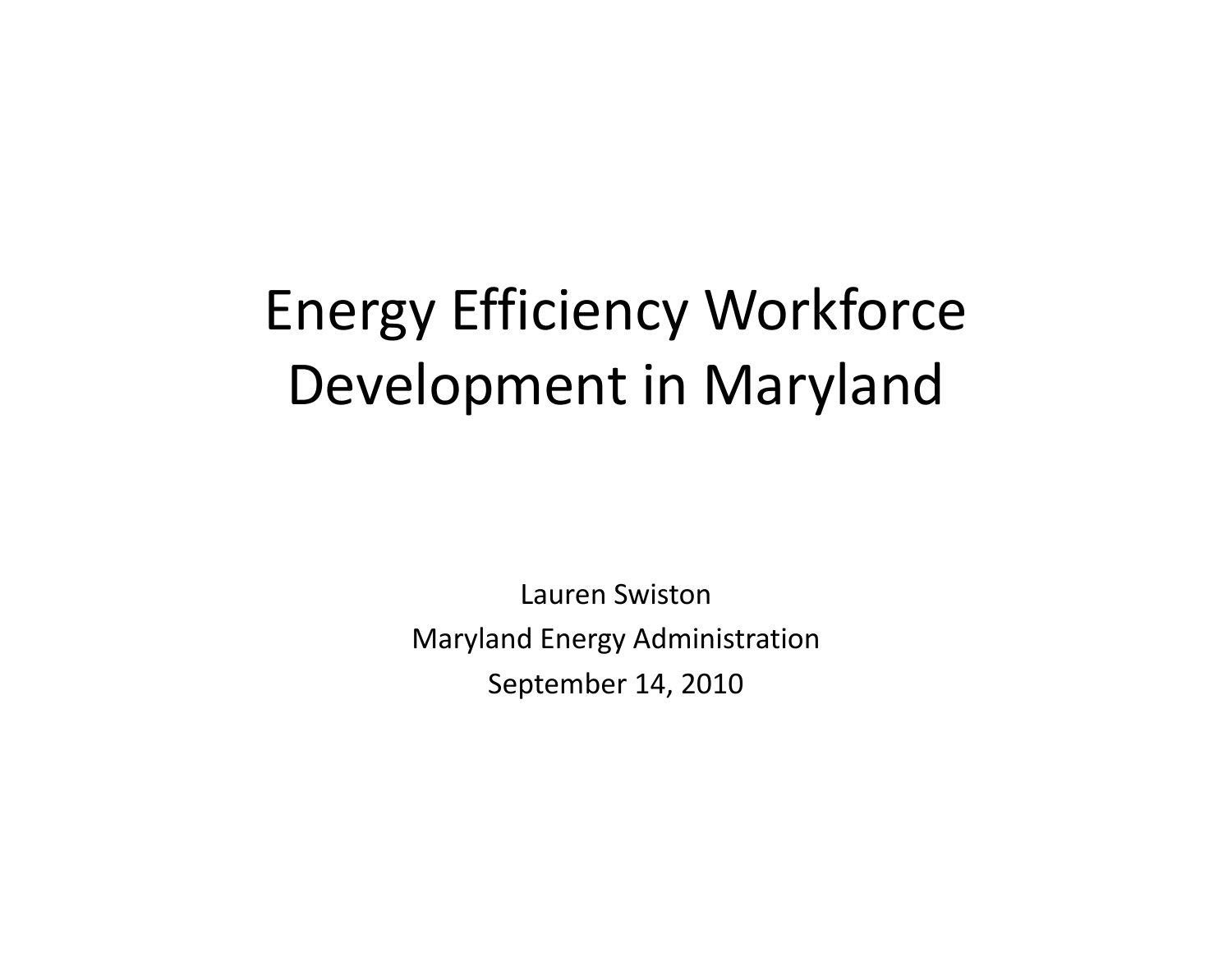

# Program Background

• 2006: Maryland Energy Administration (MEA) received DOE Building Technologies Program grant to form the Mid‐Atlantic Home Performance Collaborative

- Used this funding and other MEA funds to start <sup>a</sup> 2‐county pilot program for market‐rate Home Performance with ENERGY STAR (HPwES) in the state
- MEA selected <sup>a</sup> consultant who was knowledgeable in the field of home energy improvements
- Chose <sup>a</sup> training standard (Building Performance Institute) •Relied heavily on the experiences of other states when making this decision, particularly New York •BPI focused on existing homes rather than new homes
	- •Project team had experience working with BPI
	- •WAP training not available in Maryland

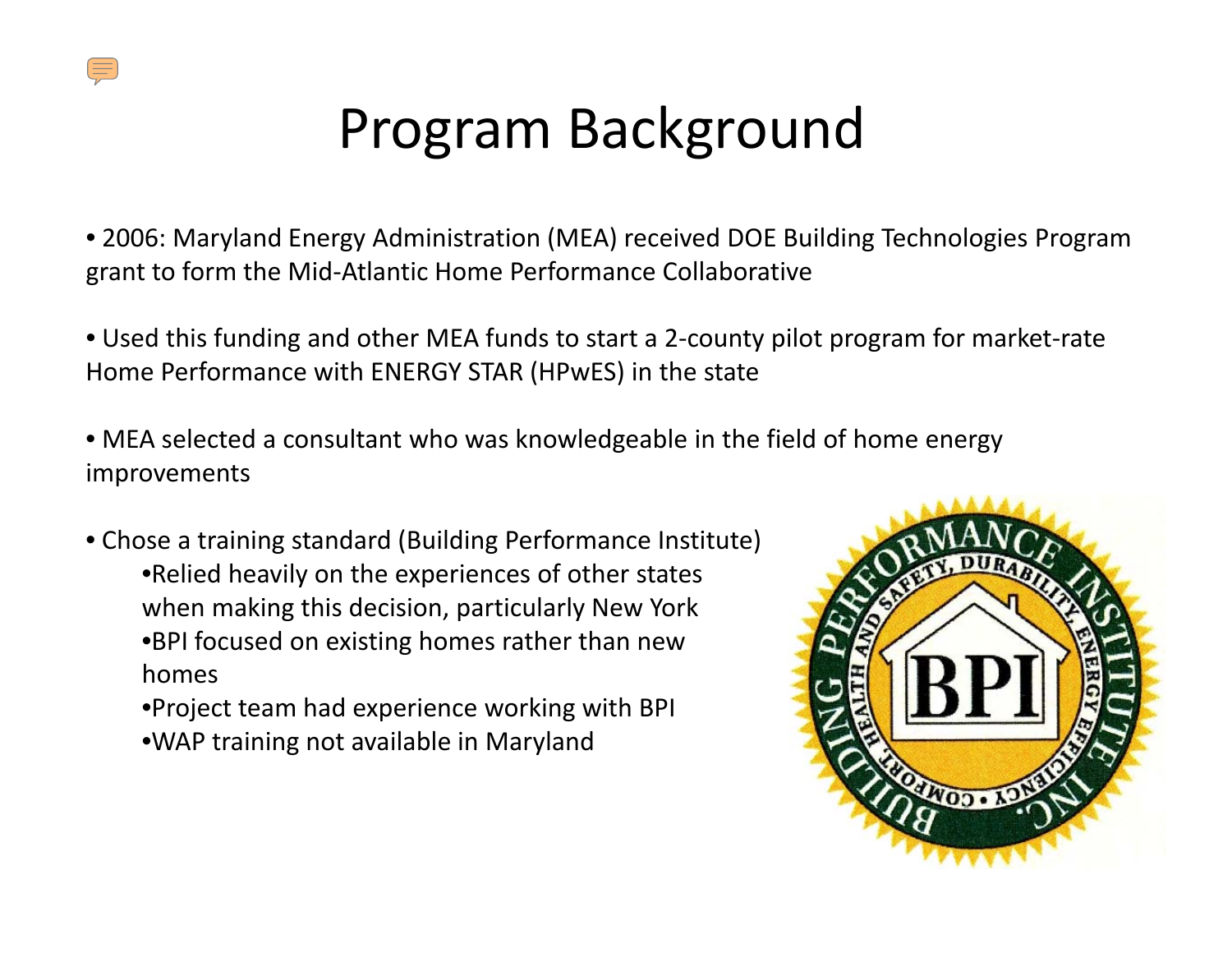#### Early Successes

•Used the DOE grant funding and other MEA funds to offer subsidized training for contractors

•Contractors paid for the course upfront and were reimbursed for 75% of the training costs and 100% of the certification costs if they completed <sup>a</sup> certain number of jobs each month

•Incentives for submitting audit reports

- •First contractor training in November 2007 •Relied heavily on word‐of‐mouth to get area contractors into this training
	- •Held the next training the following week due to huge contractor demand
	- •Trainings held once <sup>a</sup> month starting in January 2008

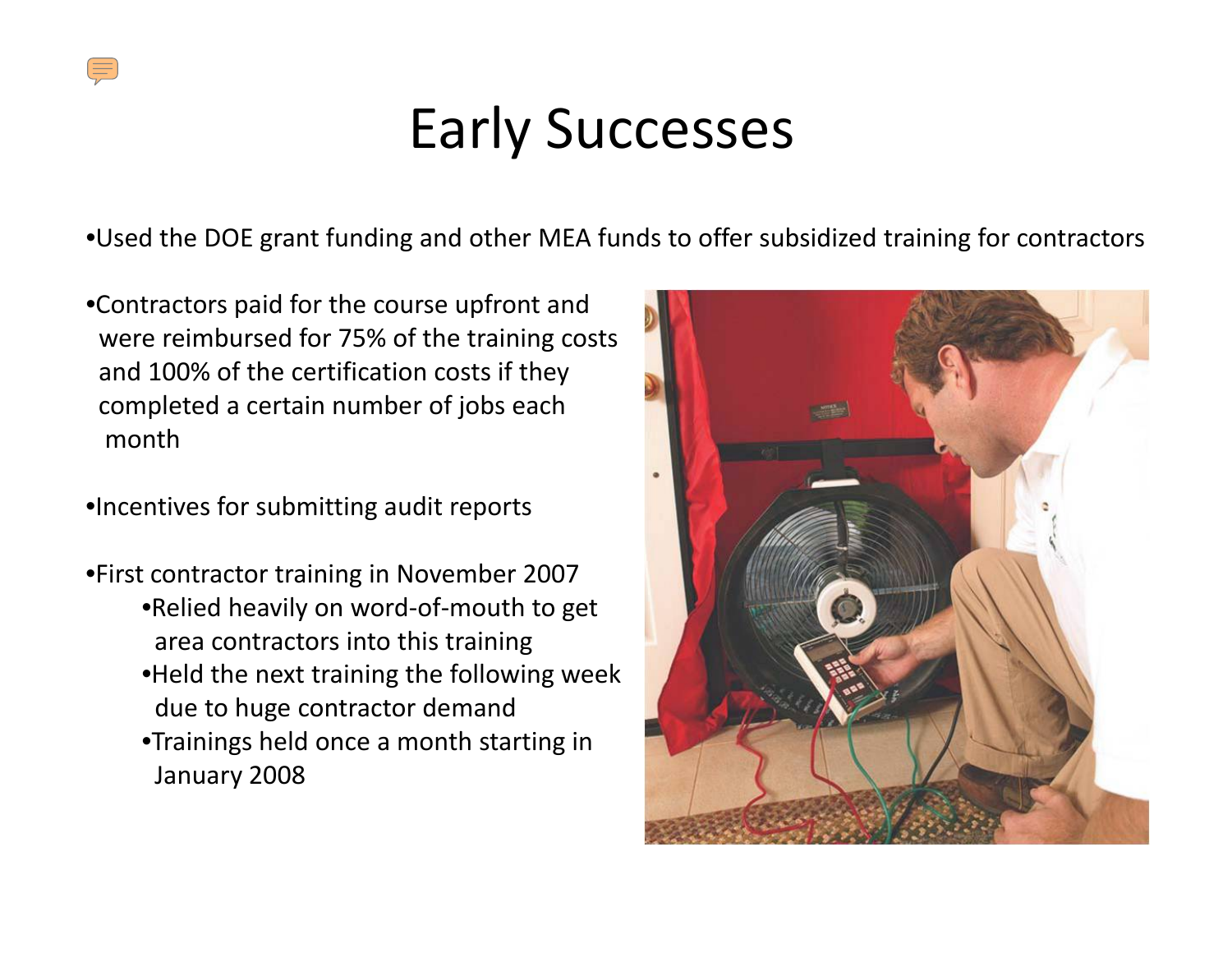#### Early Successes

•Energy upgrades program launched to the public on January 1, 2008

•Contractors saw opportunity for work in the dense, educated Baltimore/Washington area, so the 2‐county pilot quickly grew to <sup>a</sup> statewide program

•Incorporated many lessons learned from similar programs in other states

•Trained over 200 contractors and completed 200 Home Performance jobs in the first year

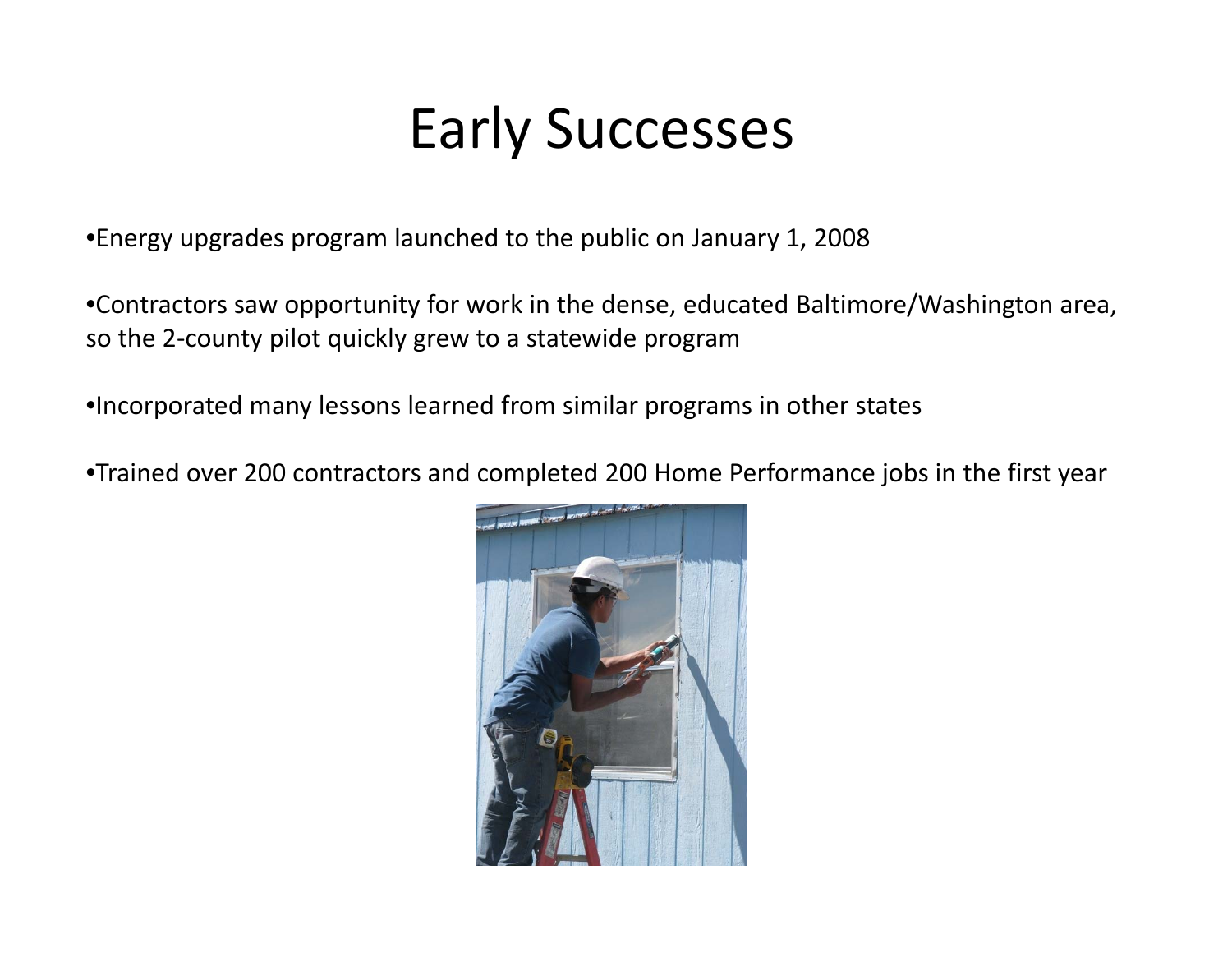## Limited Income

•MEA saw the need for <sup>a</sup> home energy improvement program to serve moderate income homeowners who did not qualify for the DOE Weatherization Assistance Program

•Started the Maryland Assisted Home Performance Program, working with the Department of Housing and Community Development to identify low‐moderate income homeowners



•Used contractors trained in MEA's program to perform the work, rather than Weatherization contractors

•Partners came to the conclusion that it would be beneficial for all contractors to be trained to the same standards to do work in any sector of the home energy improvement market in the state

•Need:

•A unified curriculum and training standards, incorporating BPI standards and weatherization core concepts

•Convenient training locations throughout the state of Maryland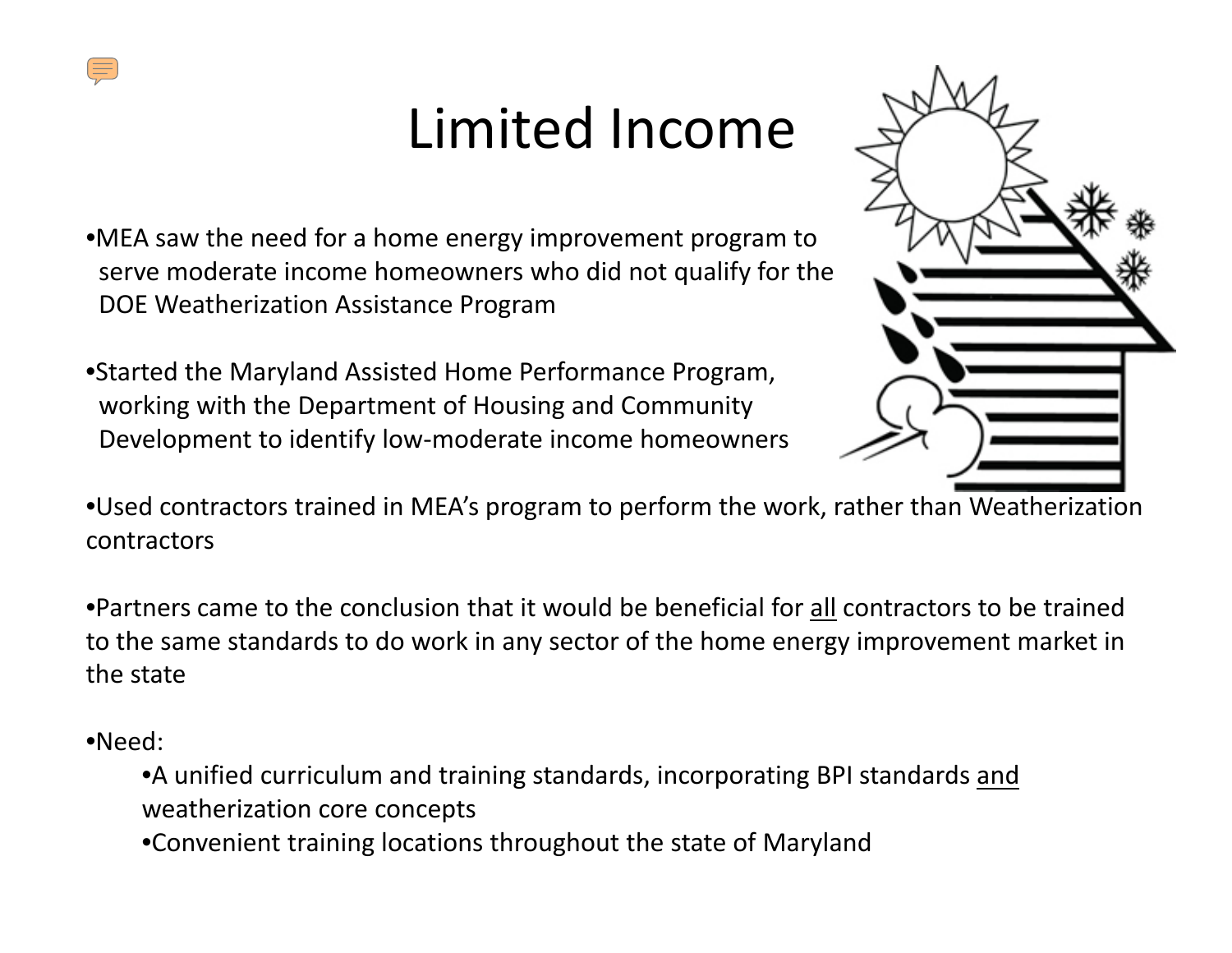

#### Program Expansion ‐ Utilities

•EmPOWER Maryland Energy Efficiency Act passed in 2008

•Early training and program successes helped convince the Maryland Public Service Commission to allow local utilities to include HPwES in their EmPOWER Maryland Program suite

•Goal: For utility EmPOWER programs to become the catalyst for full market transformation of the home energy industry

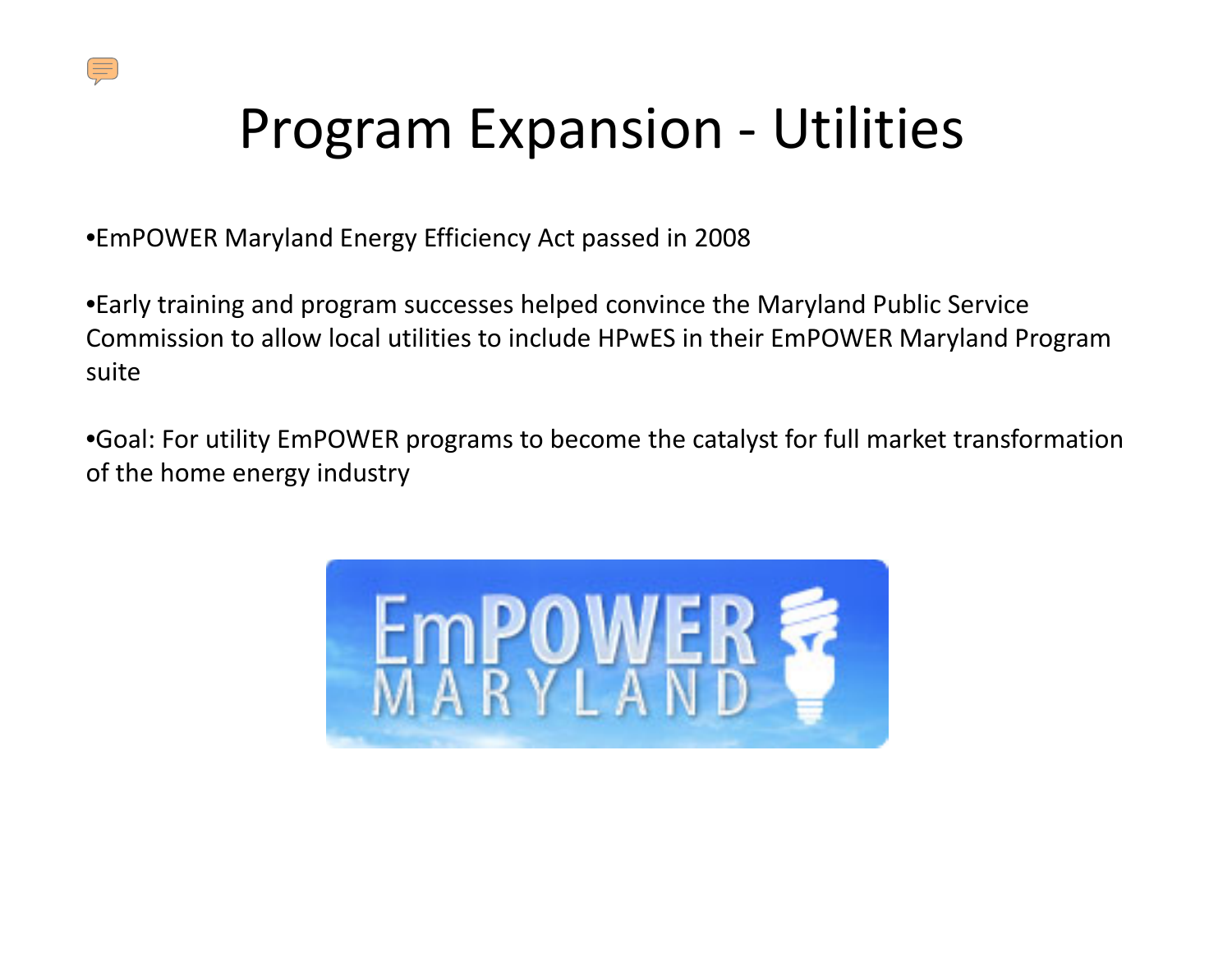#### Program Expansion – Colleges

•MEA's long‐term thought was to involve Maryland's community colleges in training

- •Better equipped than MEA for this type of training
- •Locations around the state
- •Skilled at curriculum development
- •Could train for Weatherization and market‐ rate jobs

•Colleges had experience with workforce development and had facilities for HVAC training

•Were initially hesitant to get involved. MEA had to be very proactive at convincing the colleges this was something of value for them

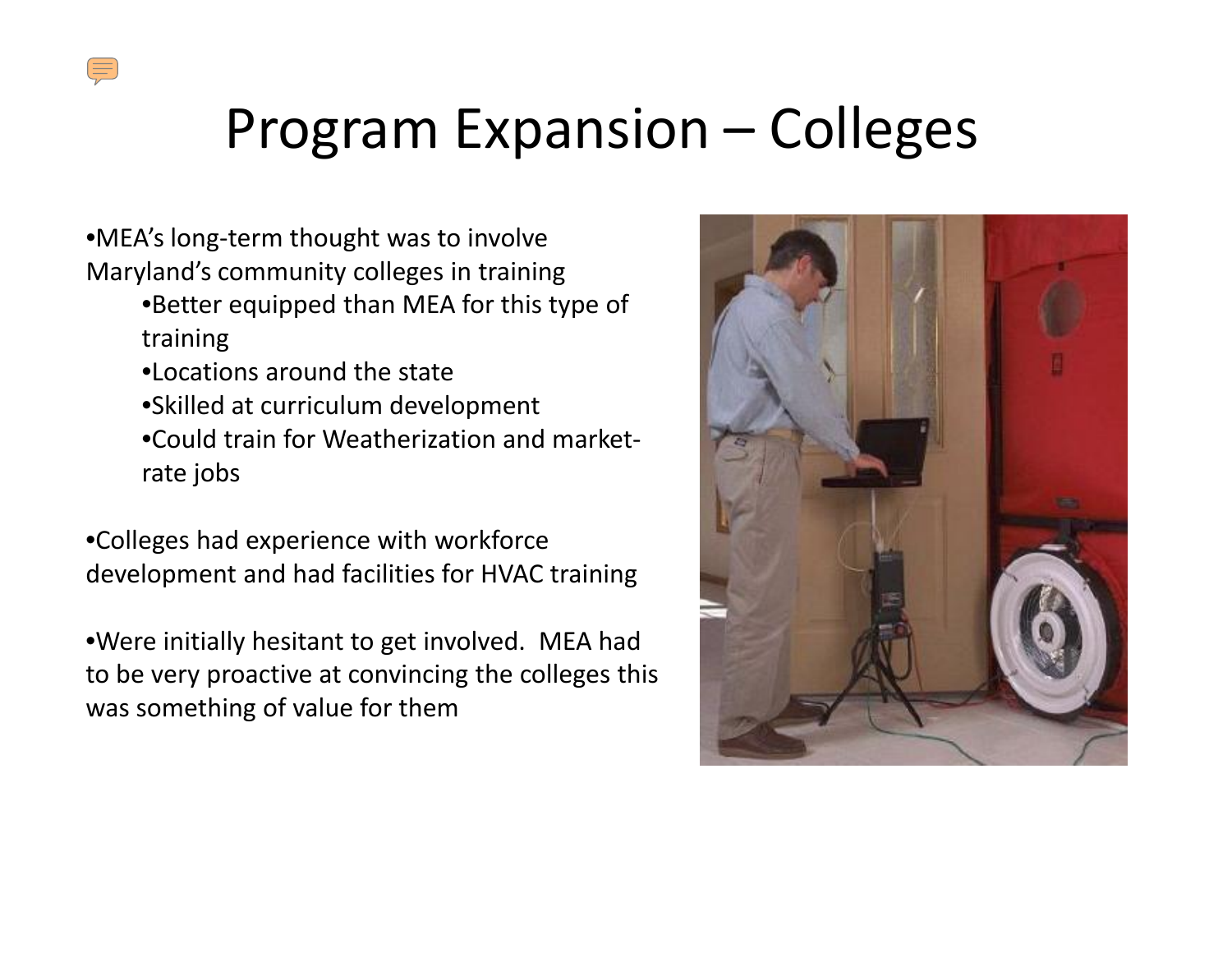

## Program Transition ‐ Colleges

•Early 2009: The DOE Mid‐Atlantic Home Performance grant was coming to <sup>a</sup> close, while utility EmPOWER Maryland programs were starting to be finalized

•After much discussion with MEA and DHCD, <sup>a</sup> consortium of community colleges signed an Intergovernmental Agreement with MEA and DHCD in June 2009

•Purpose of the agreement was to fund the creation of workforce training to prepare participants for work in energy improvement jobs

•Goal: To have the community colleges as the training point for contractors in DHCD Weatherization AND all utility Home Performance programs

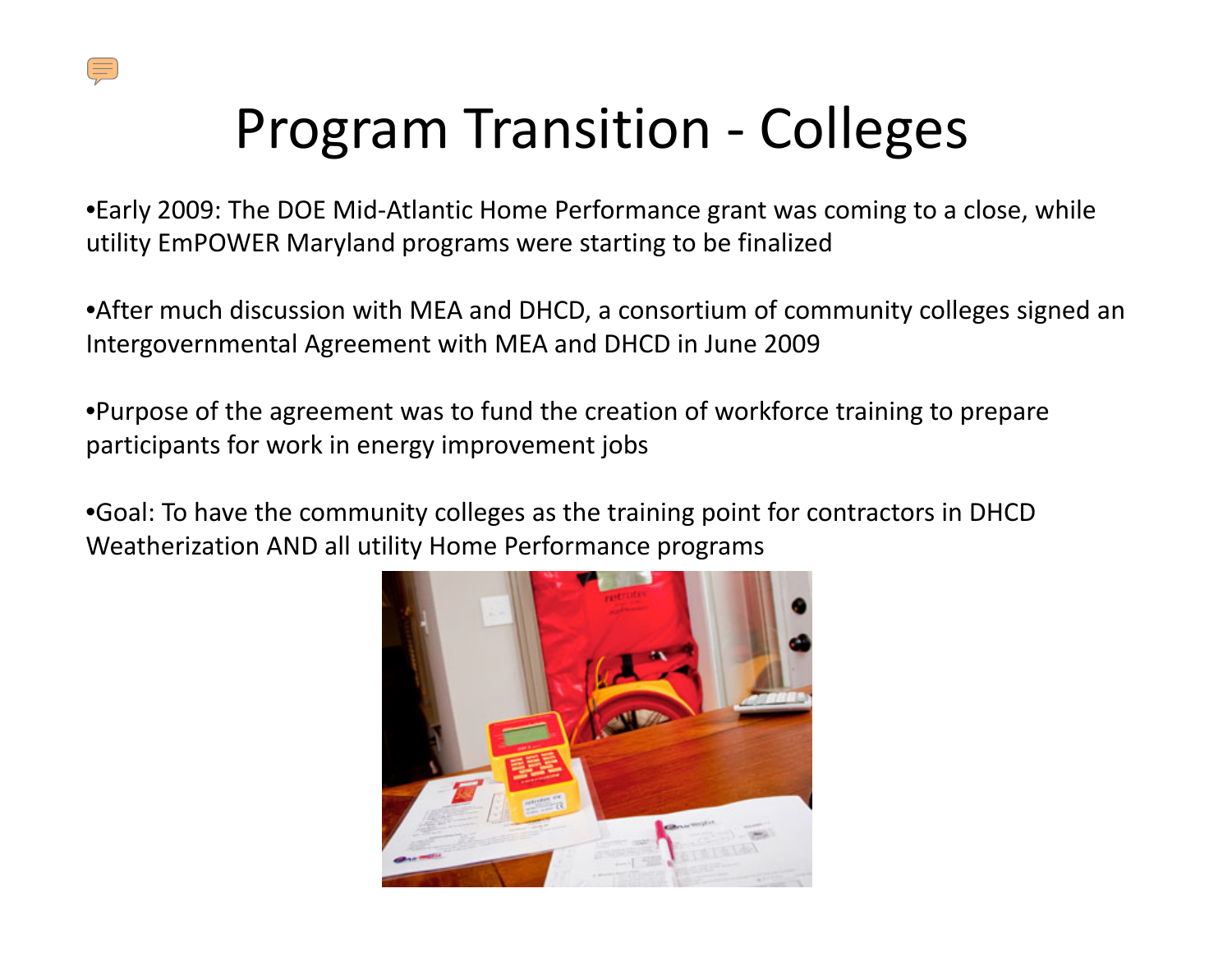## Program Transition ‐ Colleges

•Colleges tasked with:

•Building upon existing curricula (BPI and Weatherization) to create customized, unified training materials for MEA and DHCD

•Training and mentoring for instructors

•Establishing and maintaining training hubs throughout the state

- •Developing classroom laboratories, props, and scaled‐down instructional houses
- •Running classes and providing field training, mentoring, and written and field testing for certification
- •Developing test‐out procedures for contractors with prior experience

•No financial incentives for contractors to participate

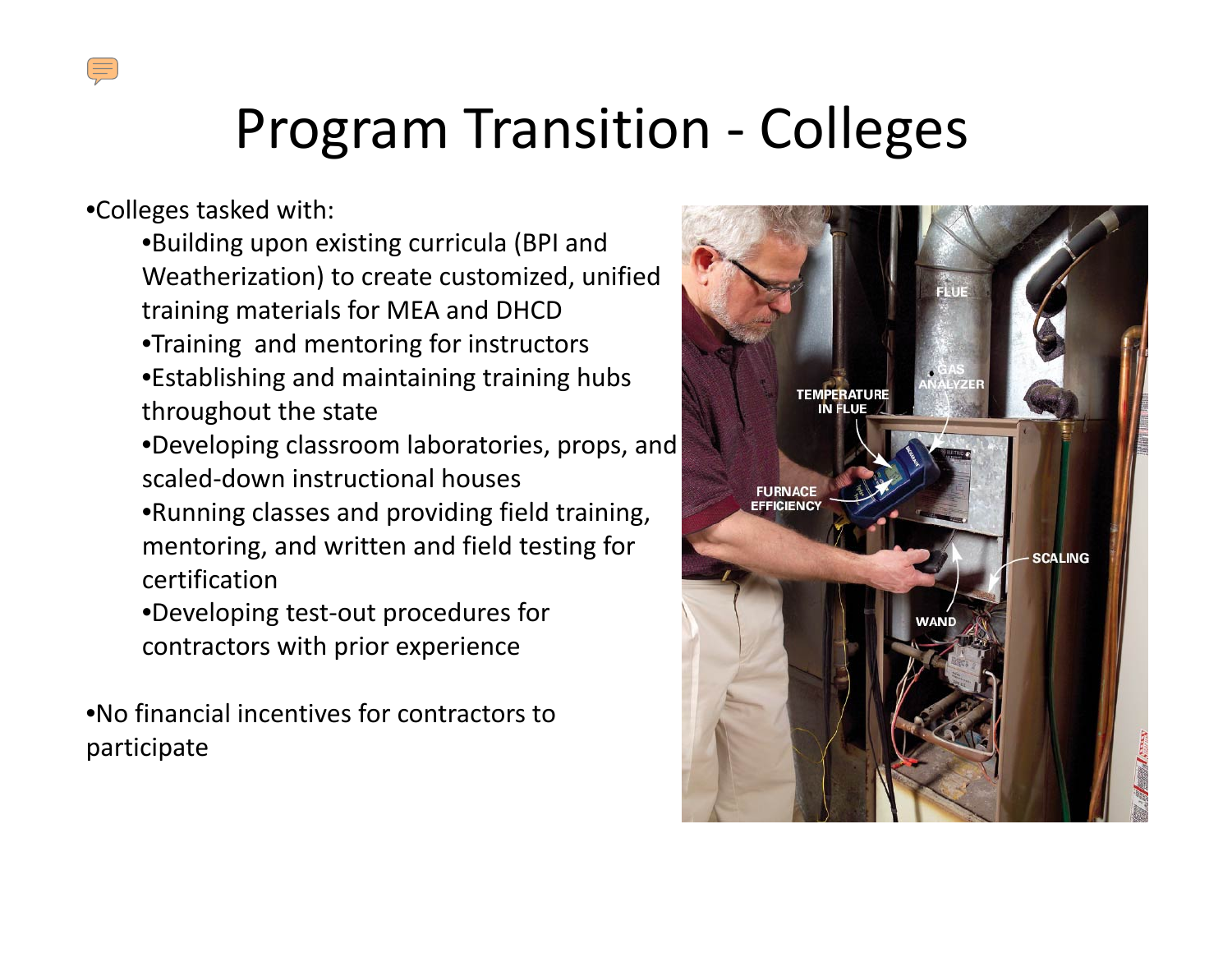

#### Where are we now?

•There are two pieces to the program that is in place:

- 1. Contractor Training
- 2. Energy Improvement Work
- 1. Contractor Training:

•Maryland's community colleges offer five home energy retrofit courses:

- •Weatherization Tactics
- •BPI Building Analyst
- •BPI Building Envelope
- •EPA Lead Paint Awareness
- •HVAC for Weatherization
- •Weatherization and utility HPwES contractors take the same courses
- $\bullet$ On our way to the 1000<sup>th</sup> participant in the courses
- •Different courses are required for different positions (ie, crew member vs. energy auditor)
- 2. Energy Improvement Work:

•All five major utilities in the state offer HPwES programs with incentives for consumers, funded through ratepayer surcharges (incentives vary by utility, generally about 15% rebate)

•Utilities are in charge of marketing and outreach to homeowners

•Participation has been very slow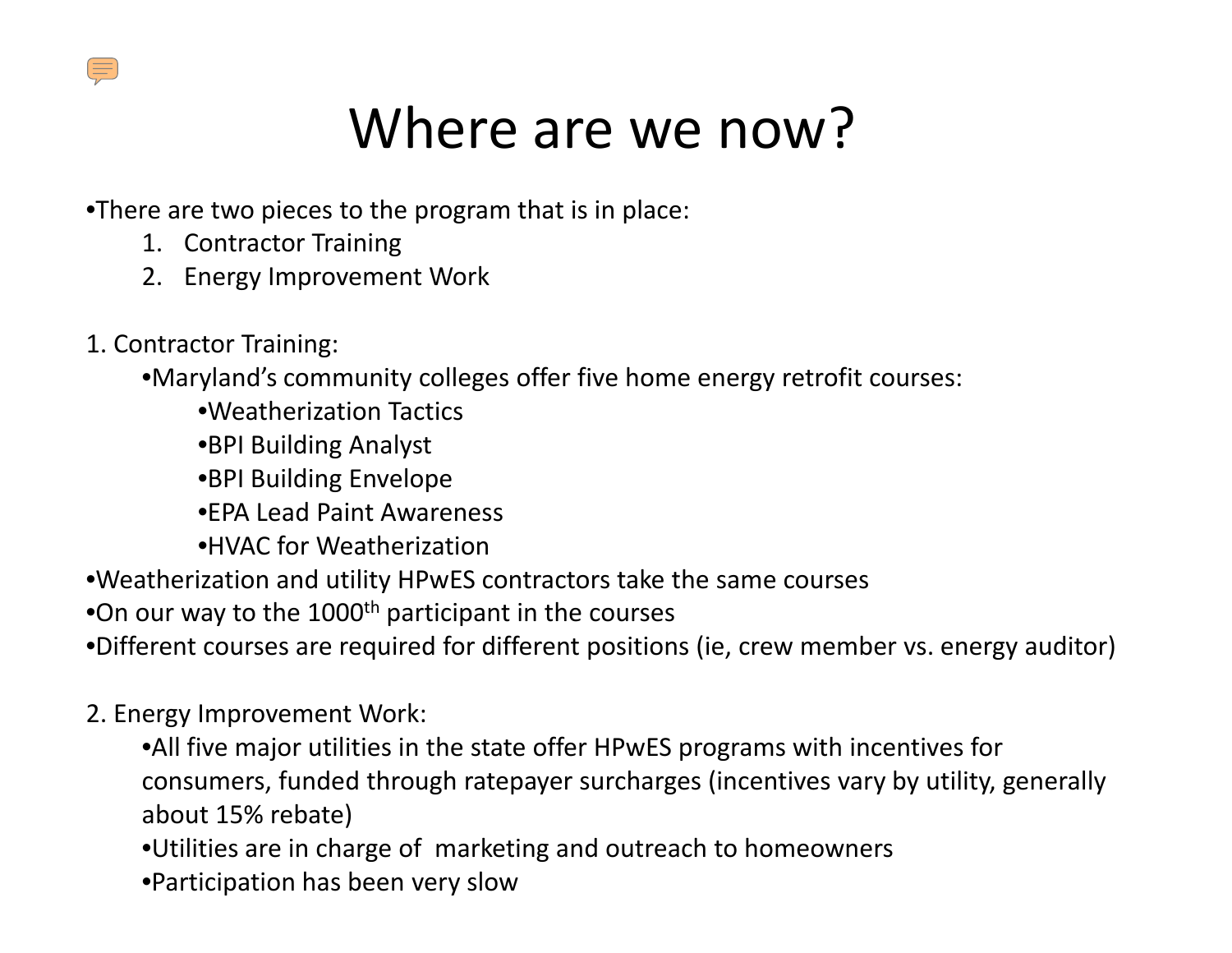

## Challenges

- 1. Poor economic conditions led to low demand for home energy audits and retrofits
- 2.Utility rebate levels for homeowners are not set at high enough levels to incentivize
- 3.Utility EmPOWER Maryland budgets don't allow for much dedicated marketing
- 4.Participation in courses dropped off once incentives to contractors were discontinued
- 5.Difficulties in spreading the word to the general public about the availability of classes
- 6.Maintaining knowledge base as program transitioned from MEA's consultant to colleges
- 7.Delays in transition from DOE grant to community college program
- 8.. Instructors at the colleges were not as experienced as those working for MEA's consultant
- 9. DHCD was initially hesitant to adopt the BPI curriculum, as they were familiar with the Weatherization core concepts
- 10. Determining realistic requirements for required courses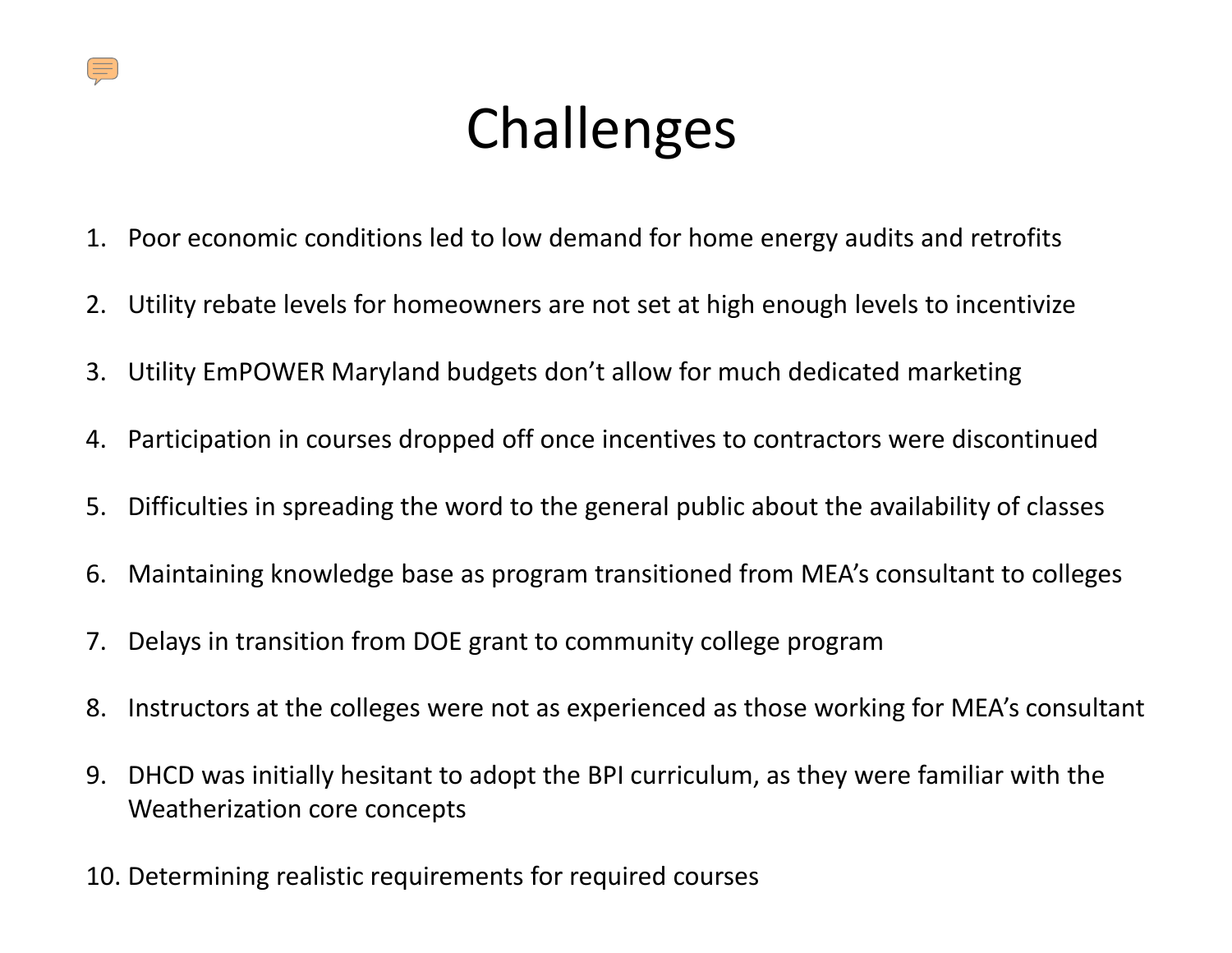

#### Lessons Learned

- 1. A workforce development program is only valuable if it leads to jobs!
- 2.Importance of proper incentive levels in different areas as the program progresses
- 3. Marketing, marketing, marketing! Get the word out about the training to interested groups (ie, HVAC students at the community colleges) and spread the word about the program to homeowners who will talk
- 4. Work with <sup>a</sup> consultant who has experience in the field, and keep them involved in the program as much as possible, especially through transition periods
- 5.Team‐teaching is very valuable in order to get new instructors up to speed
- 6. Provide new teachers an opportunity to shadow auditors and/or installers in the field to get additional experience. This is especially needed if their background is not in energy efficiency.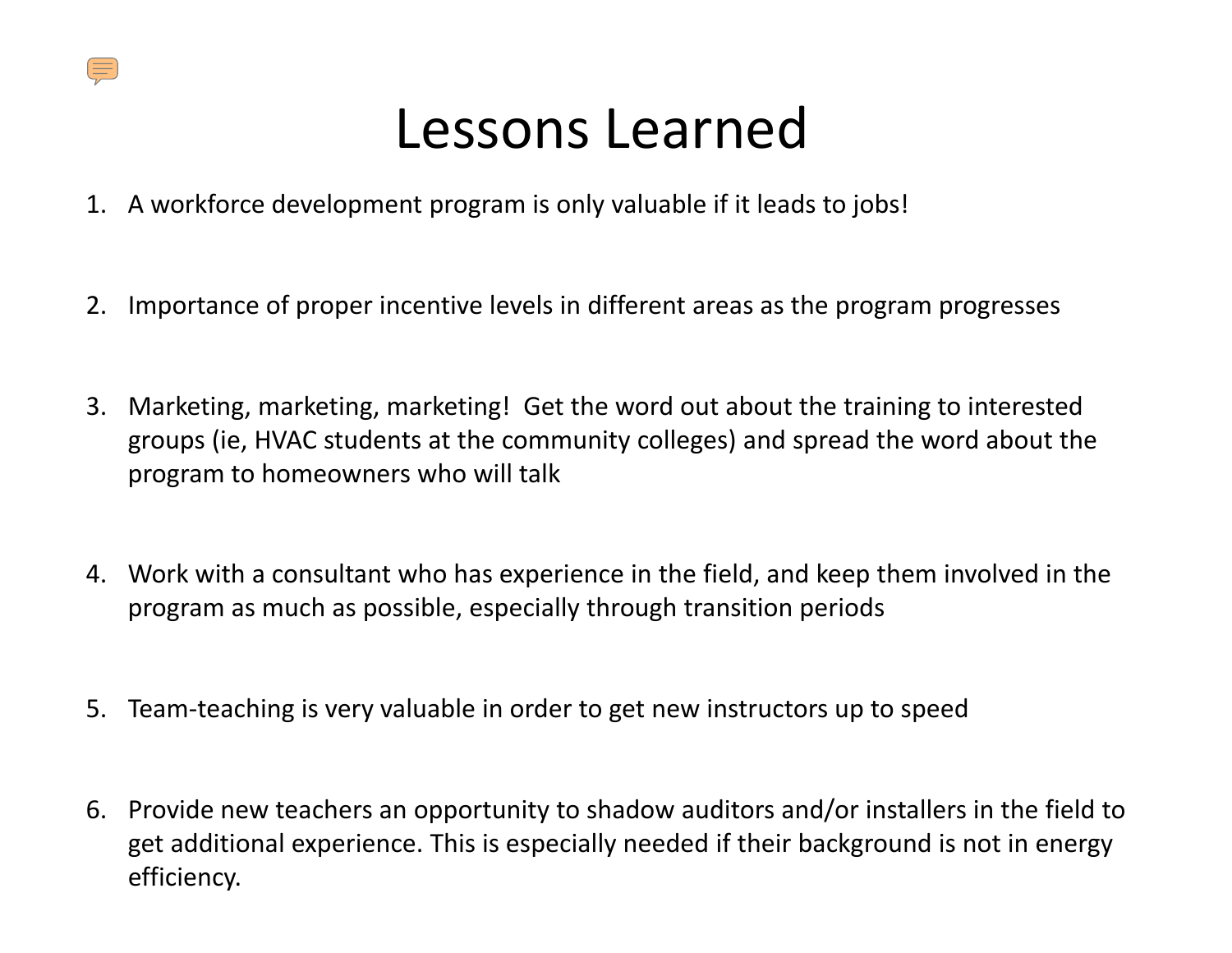

# Lessons Learned (continued)

- 7. Make <sup>a</sup> plan and stick to it, but be willing to compromise to meet the needs of other organizations and of the students
- 8. Work to the strengths of each organization and be proactive when involving outside groups
- 9.Look to other states and organizations for best practices